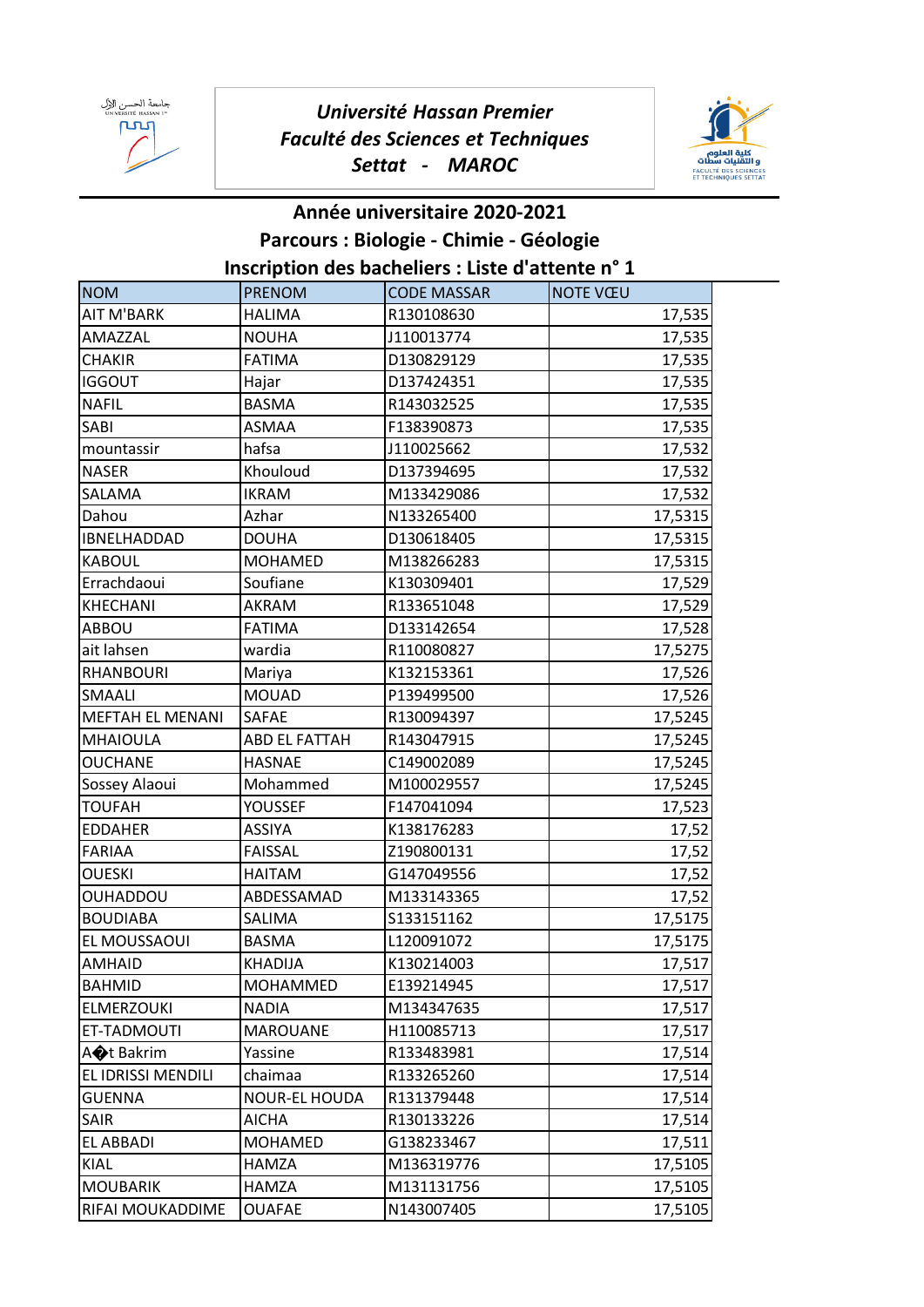| ANJJAR            | Asmaa           | R134393334 | 17,508  |
|-------------------|-----------------|------------|---------|
| <b>BEKRI</b>      | SALAHEDDINE     | F138080924 | 17,508  |
| <b>DOUKKAR</b>    | SALMA           | N139366254 | 17,508  |
| <b>ELBAOUTI</b>   | MAJIDA          | G131083166 | 17,508  |
| <b>EL GORANI</b>  | CHAIMAA         | R138566354 | 17,508  |
| <b>TOUIL</b>      | CHIFAA          | R136293330 | 17,508  |
| <b>BENFDILA</b>   | <b>MEHDI</b>    | J145067853 | 17,507  |
| manouz            | oussama         | D131637915 | 17,507  |
| <b>ABOUCHOUAR</b> | Hasnae          | D137625714 | 17,505  |
| <b>AMINE</b>      | <b>IMAD</b>     | F136330855 | 17,505  |
| <b>ELYASSI</b>    | ASMAE           | R130322026 | 17,505  |
| MAZIANI           | MOHAMED TAHA    | F133250905 | 17,505  |
| <b>MOUKHTARI</b>  | <b>AMINE</b>    | L135324540 | 17,505  |
| <b>BABA</b>       | <b>HIND</b>     | C130158463 | 17,5035 |
| <b>ESSLIMI</b>    | <b>FIRDAOUS</b> | H135165334 | 17,5035 |
| <b>AIT TALEB</b>  | <b>HAMZA</b>    | D139348520 | 17,502  |
| LYAZALI           | ASSYA           | R137692626 | 17,502  |
| <b>ELMAAZI</b>    | <b>OUMAIMA</b>  | J120010594 | 17,5    |
| <b>GHANEM</b>     | Rajae           | M130104934 | 17,5    |
| <b>IBARHANEN</b>  | ABDELLAH        | F178176942 | 17,499  |
| Rami              | Kawtar          | R137396341 | 17,499  |
| Afassi            | Farah           | M130111141 | 17,4965 |
| EZZAAZAA          | SOUKAINA        | S130199135 | 17,4965 |
| <b>LOTFI</b>      | <b>HAJAR</b>    | J133356679 | 17,4965 |
| <b>OUAHHOUD</b>   | <b>FATIMA</b>   | H136187554 | 17,4965 |
| <b>SEBAH</b>      | <b>ACHRAF</b>   | F134061880 | 17,4965 |
| <b>BERRA</b>      | <b>OUAIL</b>    | J100005293 | 17,496  |
| LAMBARKI          | <b>HAJAR</b>    | F135137435 | 17,496  |
| <b>NAHMAD</b>     | LAILA           | R110046500 | 17,496  |
| aslakkou          | amal            | R135223302 | 17,493  |
| <b>EL BERTIA</b>  | Ghoufrane       | F138103229 | 17,493  |
| <b>ENANI</b>      | CHAIMAE         | K138333906 | 17,493  |
| <b>HACHIMI</b>    | ABDELLAH        | J130453297 | 17,493  |
| MALAAYNINE        | <b>MARIAM</b>   | B130058003 | 17,493  |
| <b>TOUNSAOUI</b>  | <b>MARYEM</b>   | F140060455 | 17,493  |
| AMZIL             | Samir           | D136820816 | 17,49   |
| <b>CHENOUF</b>    | ABDESSAMAD      | H135057198 | 17,49   |
| EZZEROUALY        | SALMA           | R134294245 | 17,49   |
| <b>GRICH</b>      | Fatiha          | D130457448 | 17,49   |
| <b>HJIRT</b>      | <b>SOUFIA</b>   | M136196962 | 17,49   |
| <b>ID ALI</b>     | Nour-eddine     | D132431345 | 17,49   |
| LAALILI           | <b>KAOUTAR</b>  | H130014972 | 17,49   |
| YOUSRI            | Salma           | R120034163 | 17,49   |
| <b>FARIDI</b>     | <b>RABIA</b>    | L132023809 | 17,4895 |
| <b>OUYIKENE</b>   | YAHIA           | M139202019 | 17,4895 |
| <b>ACHKHBAR</b>   | <b>IMRANE</b>   | F136291300 | 17,487  |
| ElAji             | Farouk          | R131512850 | 17,487  |
| EL BOUBKRI        | <b>HANANE</b>   | E140124031 | 17,487  |
| Guennouni         | Achraf          | R130067467 | 17,487  |
| <b>OUJARRAR</b>   | <b>MEROUANE</b> | D138388754 | 17,487  |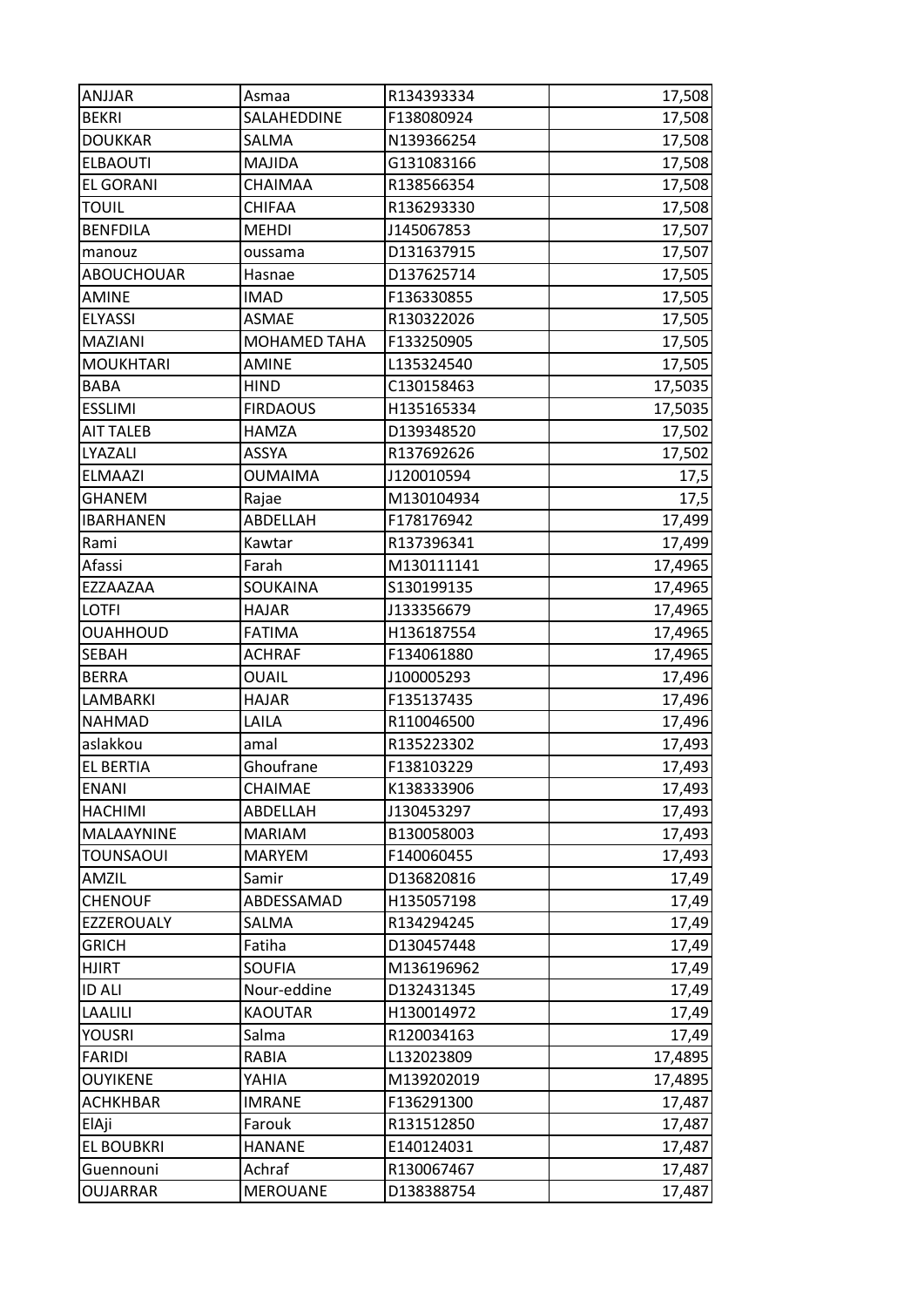| <b>SEKKAT</b>       | <b>TAHA</b>     | R148064780 | 17,487  |
|---------------------|-----------------|------------|---------|
| TIJANI              | SOUMIA          | G132289154 | 17,487  |
| ZAHOUR              | FATIMA EZZAHRA  | F141003232 | 17,487  |
| <b>AGHROUD</b>      | <b>HICHAM</b>   | G139354052 | 17,486  |
| Assiad              | Mariam          | B130012042 | 17,486  |
| <b>BOUZIT</b>       | <b>FATIHA</b>   | F131292425 | 17,486  |
| boussaadan          | mariya          | J135285964 | 17,484  |
| BENABDESSLAM        | Hafsa           | M133348624 | 17,4825 |
| <b>KADIM</b>        | <b>WISSAL</b>   | C130012768 | 17,4825 |
| <b>MANSOURI</b>     | HAITAM          | C137129479 | 17,4825 |
| <b>TOUGUENI</b>     | Kaoutar         | G130540669 | 17,4825 |
| ELGUENAOUI          | <b>IBTISSAM</b> | R130066189 | 17,481  |
| <b>ESSAKALI</b>     | <b>REDA</b>     | K131470075 | 17,481  |
| <b>OURAGLI</b>      | SALWA           | F138149464 | 17,481  |
| Rami                | Amine           | R110119615 | 17,481  |
| TANJI               | FATIMA EZ ZAHRA | F143024968 | 17,481  |
| <b>NAHLI</b>        | YAHYA           | R130115451 | 17,48   |
| <b>JAMAL</b>        | OUSAMA          | G145014050 | 17,479  |
| <b>MOULTAMISS</b>   | CHAIMAA         | F133391020 | 17,479  |
| TOUZANI             | AHLAME          | K130031646 | 17,479  |
| ELBOUANANI          | <b>IMANE</b>    | K135399002 | 17,478  |
| <b>BOURGUIBI</b>    | <b>GHITA</b>    | G136265628 | 17,4755 |
| <b>MEKDAD</b>       | CHAIMAE         | J130050320 | 17,4755 |
| <b>TARNA</b>        | <b>IMANE</b>    | D138841015 | 17,4755 |
| <b>BERROUHO</b>     | ROMAYSSAE       | P135377394 | 17,475  |
| <b>ESSAFI</b>       | <b>OMAR</b>     | R135737416 | 17,475  |
| <b>AIBOUS</b>       | ROUMAISSAE      | R133363428 | 17,472  |
| <b>ANJID SLAOUI</b> | YOUSRA          | P148074160 | 17,472  |
| <b>BZIOUET</b>      | ASMAA           | R143032510 | 17,472  |
| <b>ESSADIQINE</b>   | NADIA           | R134315224 | 17,472  |
| <b>HAJJI</b>        | <b>IMANE</b>    | M132196754 | 17,472  |
| <b>NAMIRI</b>       | <b>BTISAM</b>   | R137221686 | 17,472  |
| <b>SABIR</b>        | LAILA           | L139185024 | 17,472  |
| ait taleb           | hind            | G131113668 | 17,469  |
| <b>DEYENE</b>       | <b>NAOUFEL</b>  | J135157009 | 17,469  |
| <b>IHSSANE</b>      | Salma           | N148031986 | 17,469  |
| KAAB                | Ghita           | R134557643 | 17,469  |
| <b>MOULATTIF</b>    | <b>OTHMANE</b>  | F132040114 | 17,469  |
| OUAREHMOUNE         | <b>IMANE</b>    | D134212729 | 17,469  |
| <b>OUMOUSSA</b>     | SALMA           | R130399377 | 17,469  |
| Sabrane             | Yasmine         | R133387989 | 17,469  |
| <b>TOURABI</b>      | <b>MARYAM</b>   | K130230339 | 17,469  |
| <b>BENFARES</b>     | <b>BOUTAYNA</b> | N138009389 | 17,4685 |
| ETTAZY              | <b>OUSSAMA</b>  | F131180331 | 17,4685 |
| LAHSINI             | <b>DOUAE</b>    | J133419008 | 17,4685 |
| <b>BASRI</b>        | ABDERRAHMANE    | R138547835 | 17,466  |
| <b>BOUCHAKOUK</b>   | <b>MERIEM</b>   | G132431740 | 17,466  |
| <b>FATIH</b>        | <b>AYOUB</b>    | L130014507 | 17,466  |
|                     |                 |            |         |
| <b>KARBOUB</b>      | <b>ANASS</b>    | P137287669 | 17,466  |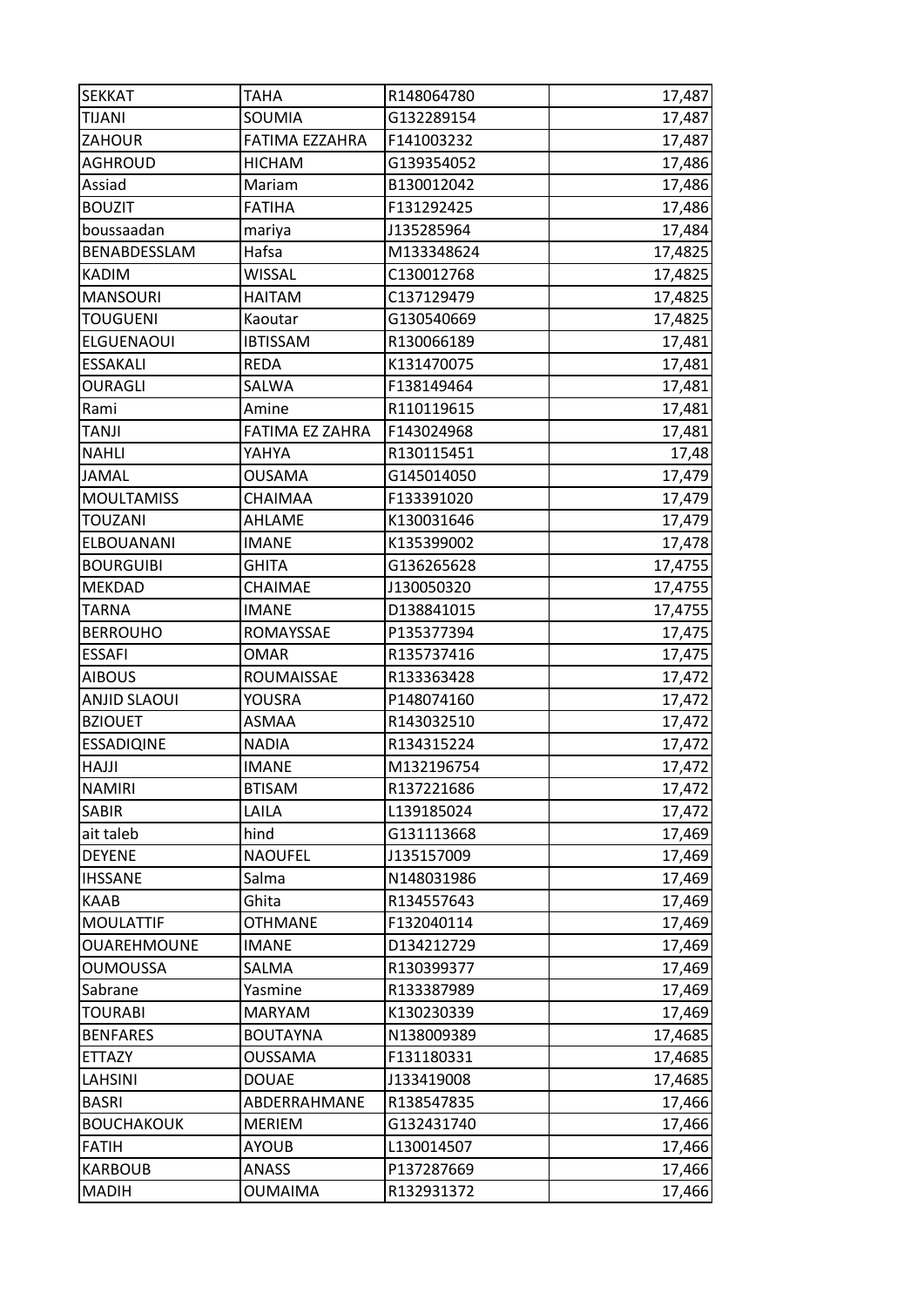| <b>MZAOUAK</b>    | <b>CHAIMAA</b>          | R130582539 | 17,466  |
|-------------------|-------------------------|------------|---------|
| <b>ELHOUFI</b>    | <b>KHADIJA</b>          | G132188777 | 17,465  |
| Hilmi             | Wafaa                   | F146065773 | 17,463  |
| <b>MAHJABI</b>    | <b>IHSANE</b>           | R134580674 | 17,463  |
| Yassine           | oumaima                 | R139582846 | 17,463  |
| <b>EL KHATABI</b> | <b>HAFSA</b>            | J138518152 | 17,4615 |
| RMILI             | CHAIMAE                 | R131232402 | 17,4615 |
| Aboukir           | Nadia                   | R134503775 | 17,46   |
| AIT EL HAJ        | SARA                    | R130662821 | 17,46   |
| <b>BOULHAZ</b>    | Hasnae                  | D130013850 | 17,46   |
| Elmais            | Marwa                   | F135137427 | 17,46   |
| <b>LAFDI</b>      | SOUMYA                  | M130503840 | 17,46   |
| marouan           | kaoutar                 | R147065103 | 17,46   |
| <b>RACHID</b>     | <b>ACHRAF</b>           | R136566506 | 17,46   |
| <b>FETOUH</b>     | zakia                   | P132031581 | 17,458  |
| LAHSINI           | <b>YASSINE</b>          | K137320208 | 17,458  |
| <b>OKHAJJA</b>    | <b>KHADIJA</b>          | D136301993 | 17,4545 |
| RADHI             | NADA                    | R130041828 | 17,4545 |
| ASSARAG           | <b>IMANE</b>            | J132443497 | 17,454  |
| OUHAIN            | LATIFA                  | R130043024 | 17,454  |
| Wahbi             | Salma                   | K136308628 | 17,454  |
| ZEHLOUL           | <b>OSAMA</b>            | K138310652 | 17,454  |
| <b>ELATMANI</b>   | FATIMA - EZZAHRA        | D137221173 | 17,451  |
| <b>LEBROUMI</b>   | YOUSSEF                 | R139371830 | 17,451  |
| <b>CHATIR</b>     | CHAIMAE                 | K130053809 | 17,448  |
| <b>HARCHAOUI</b>  | KHAOULA                 | M135184497 | 17,448  |
| <b>IZENZAL</b>    | <b>NOURA</b>            | L138025455 | 17,448  |
| <b>KABLANI</b>    | <b>ILIASSE</b>          | R130146511 | 17,448  |
| <b>MASTOURI</b>   | <b>IKRAM</b>            | R136480156 | 17,448  |
| SADOUK            | <b>NAJLAE</b>           | H139165592 | 17,448  |
| <b>TALEB</b>      | AHLAM                   | R130178170 | 17,448  |
| <b>AZOUGGAGH</b>  | SALMA                   | R130247267 | 17,4475 |
| LATIFI            | AYA                     | R130198006 | 17,4475 |
| <b>MAROUANE</b>   | RAJA                    | L132126983 | 17,4475 |
| <b>ACHTOUK</b>    | AMAR                    | R147175594 | 17,445  |
| <b>AIT BOUAHI</b> | SOUFYANE                | J130137393 | 17,445  |
| <b>EL FOURATI</b> | <b>KENZA</b>            | G130333750 | 17,445  |
| <b>BELKAOUSSE</b> | SALAH-EDDINE            | R145070279 | 17,444  |
| <b>FAKHIR</b>     | <b>IMANE</b>            | R130183569 | 17,444  |
| <b>HABBOUBI</b>   | <b>ISMAIL</b>           | H130257642 | 17,444  |
| <b>KHANNOUSSI</b> | <b>NOUHA</b>            | M133309417 | 17,444  |
| AIT LHAJ          | ABDELILAH               | D135812078 | 17,442  |
| <b>BOUHSINE</b>   | SALMA                   | K133385808 | 17,442  |
| <b>EL AATTARI</b> | SALMA                   | G135310501 | 17,442  |
| <b>EL ASRI</b>    | <b>IBRAHIM SAIFDINE</b> | G134590793 | 17,442  |
| <b>ELAYADI</b>    | <b>HOUDA</b>            | F138052423 | 17,442  |
| fikri             | kawtar                  | K131505702 | 17,442  |
| <b>GOURMAJ</b>    | <b>NADA</b>             | L134208142 | 17,442  |
| <b>HERRADI</b>    | Ikram                   | D131334722 | 17,442  |
| <b>IHOUIRNE</b>   | ABDELLATIF              | N130256216 | 17,442  |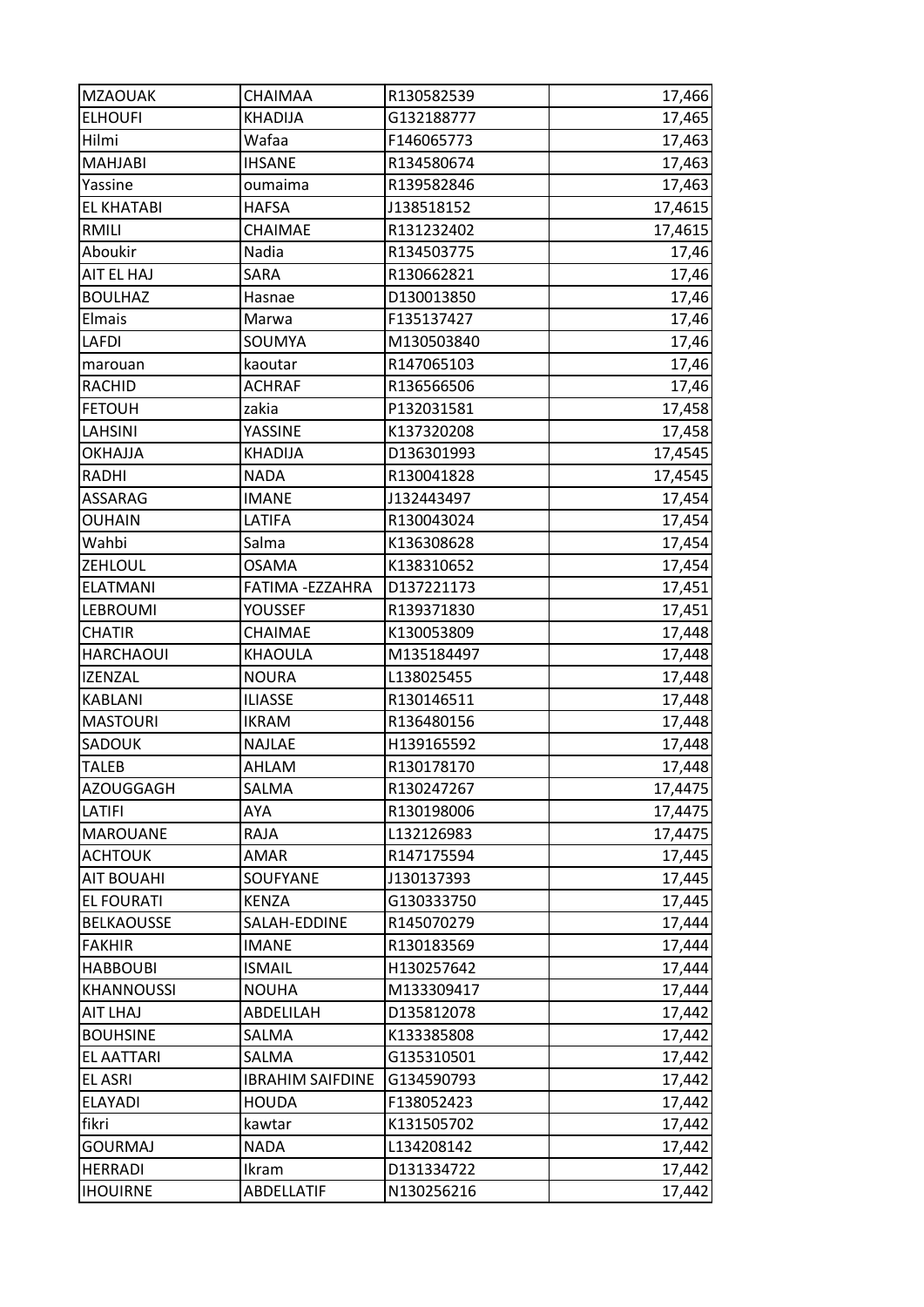| <b>KANDIL</b>     | SALMA            | D135835056 | 17,442  |
|-------------------|------------------|------------|---------|
| <b>KERROU</b>     | <b>MARYEM</b>    | L135024829 | 17,442  |
| <b>LIMO</b>       | <b>MOHAMMED</b>  | E146077573 | 17,442  |
| MOULADDAHRA       | SALMA            | R131546051 | 17,442  |
| <b>RAFIQ</b>      | LEILA            | N142007194 | 17,442  |
| <b>NAIT HAMID</b> | MAJDA            | R133346281 | 17,4405 |
| <b>NAJID</b>      | <b>IMANE</b>     | R135314237 | 17,4405 |
| <b>ADHIMINE</b>   | Chaimae          | G134004873 | 17,439  |
| <b>RACHID</b>     | <b>KAWTAR</b>    | R139326522 | 17,439  |
| <b>ZOUAOUI</b>    | ADAM             | R136540559 | 17,439  |
| AKKA              | <b>HOUSSAM</b>   | K134174145 | 17,437  |
| <b>CHAHDIL</b>    | <b>HAMZA</b>     | R130485804 | 17,437  |
| <b>EL AASSEL</b>  | ASMA             | K110005896 | 17,436  |
| MAJD              | SALMA            | R130111100 | 17,436  |
| <b>TAOUS</b>      | SAMIR            | N136365688 | 17,436  |
| <b>WAHABI</b>     | FAYZA            | F135110738 | 17,436  |
| Aliate            | Zakaria          | D135081776 | 17,4335 |
| EL AZOUAZI        | <b>EL MADANI</b> | F149079458 | 17,4335 |
| <b>ELHAMDAOUI</b> | <b>BRAHIM</b>    | D134132627 | 17,4335 |
| ASSAD             | <b>DOHA</b>      | R136898870 | 17,433  |
| <b>Baoussous</b>  | Imane            | G137778134 | 17,433  |
| <b>BENYAHIA</b>   | <b>HANANE</b>    | F130154872 | 17,433  |
| <b>FARKAD</b>     | CHAIMA           | G130336480 | 17,433  |
| HAMAM             | <b>AZIZA</b>     | F131199174 | 17,433  |
| <b>KHADDAN</b>    | AYA              | R132935120 | 17,433  |
| Kouhailich        | Achraf           | R135503878 | 17,433  |
| <b>RIHANE</b>     | <b>DOHA</b>      | R134461910 | 17,433  |
| <b>ZERRIK</b>     | FATIMA-ZOHRA     | S137061432 | 17,433  |
| <b>BOUACHRA</b>   | YAHYA            | R132598001 | 17,43   |
| <b>CHOKRANI</b>   | AZIZA            | K143043182 | 17,43   |
| <b>ELLOUB</b>     | IKRAM            | R136281513 | 17,43   |
| <b>EL RHARI</b>   | <b>MOHAMED</b>   | M135311367 | 17,43   |
| saadoune          | aya              | R137449451 | 17,43   |
| <b>SADIK</b>      | <b>NOHAILA</b>   | R130203248 | 17,43   |
| SAIDY             | SAFAA            | R138741112 | 17,43   |
| bakir             | mohammed         | F133108742 | 17,427  |
| El Wafi           | Mehdi            | R139719666 | 17,427  |
| <b>KHADOUS</b>    | <b>KAOUTAR</b>   | F130402963 | 17,427  |
| <b>MIDA</b>       | <b>NAIMA</b>     | G135356233 | 17,427  |
| sabbah            | ayoub            | H148019340 | 17,4265 |
| Charouat          | Hajar            | R136502037 | 17,424  |
| <b>HADDI</b>      | ANAS             | D138165452 | 17,424  |
| <b>SALHI</b>      | <b>MOURAD</b>    | D130161868 | 17,423  |
| SAALAOUI          | SAFAA            | K139404337 | 17,421  |
| <b>HAYANE</b>     | <b>MOUNA</b>     | J132533586 | 17,418  |
| Abouelkemh        | Ali              | G133328815 | 17,416  |
| AIT BOUHOU        | CHAIMAA          | R130174844 | 17,416  |
| AKLAM             | YAMNA            | D130134591 | 17,416  |
| <b>ENNAZIHI</b>   | MOHAMED-REDA     | K130042948 | 17,415  |
| <b>HASNA</b>      | AYA              | M134492961 | 17,415  |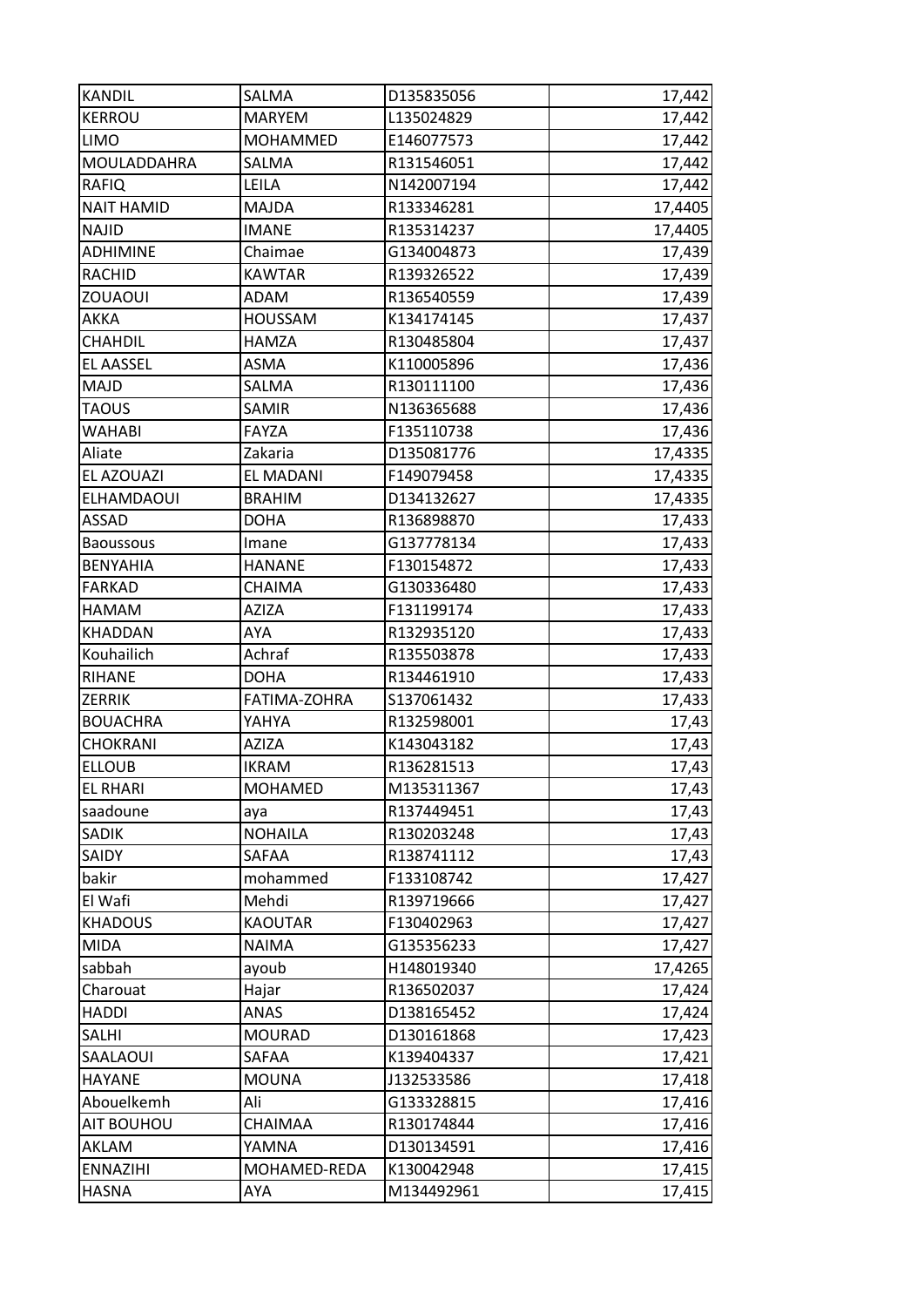| <b>JOUARI</b>      | ASMAA           | R130041372 | 17,415  |
|--------------------|-----------------|------------|---------|
| LARIANI            | AHLAM           | K136224504 | 17,415  |
| Ouikene            | Chaymae         | M137150102 | 17,4125 |
| <b>BERRAQ</b>      | Zineb           | G133544051 | 17,412  |
| EL HADDIOUI        | <b>AYOUB</b>    | F130009103 | 17,412  |
| klilich            | safae           | P136446894 | 17,412  |
| <b>NABINI</b>      | <b>IMAD</b>     | R139452467 | 17,412  |
| <b>AIT LAABAR</b>  | <b>GHIZLANE</b> | R110161890 | 17,409  |
| <b>ALLAF</b>       | ABDELKADER      | K136165926 | 17,409  |
| <b>AMRAOUI</b>     | <b>SIHAM</b>    | D136145981 | 17,409  |
| <b>BOUDAMA</b>     | <b>HANANE</b>   | G136233163 | 17,409  |
| dedouch            | Rabiaa          | D132192830 | 17,409  |
| <b>NJEMA</b>       | <b>AMINA</b>    | E137140284 | 17,409  |
| SOULIMANI          | FATIMA-ZAHRA    | J132356691 | 17,409  |
| AIT ABDALLAH       | <b>HASNA</b>    | D110075123 | 17,406  |
| <b>Bouanan</b>     | Salma           | J134531445 | 17,406  |
| <b>EN-NACYRY</b>   | <b>BADIAA</b>   | F142018939 | 17,4055 |
| OUKHARRAZE         | FATIMA-ZAHRA    | R130134504 | 17,4055 |
| <b>BOULENOUAR</b>  | <b>HIND</b>     | R134568766 | 17,403  |
| CHACHOUAI          | ASSIA           | R136868699 | 17,403  |
| <b>MASROUR</b>     | HOSSAM          | F142047942 | 17,403  |
| <b>BOUMESSAOUD</b> | <b>IBTISSAM</b> | C135118776 | 17,402  |
| <b>EL BACH</b>     | SALIM           | P147096990 | 17,402  |
| El Makhloufi       | Hajar           | P134236722 | 17,402  |
| <b>ISFARNE</b>     | SALMA           | K135518477 | 17,402  |
| <b>AJDOUR</b>      | Hamza           | D133143440 | 17,4    |
| <b>IICH</b>        | CHAIMAA         | K130047167 | 17,4    |
| <b>JENNATI</b>     | Abderrahman     | R131553132 | 17,4    |
| <b>OUHATTA</b>     | LOUBNA          | J139458656 | 17,4    |
| <b>SIAR</b>        | ANAS            | S130319380 | 17,4    |
| Tanane             | Youssef         | R138593177 | 17,4    |
| AFACHOU            | OMAR            | Y134029561 | 17,3985 |
| <b>ELHAILA</b>     | <b>IKRAM</b>    | J132136432 | 17,397  |
| <b>BENCHARADA</b>  | ASMAE           | F136225901 | 17,395  |
| CHICHAOUI          | FAHD            | M133443259 | 17,395  |
| <b>ES SAADI</b>    | <b>IMANE</b>    | G131476079 | 17,395  |
| <b>JAMAI</b>       | RABIAA          | D136183747 | 17,395  |
| <b>SOUTHAFI</b>    | <b>IMANE</b>    | K133486149 | 17,395  |
| <b>Braidji</b>     | Ihssane         | E145189299 | 17,394  |
| EL-KADIRI          | <b>MERYEM</b>   | J131416599 | 17,394  |
| <b>IBN ZAIAR</b>   | <b>IMANE</b>    | N135162950 | 17,394  |
| <b>JABAT</b>       | AYA             | K131335470 | 17,394  |
| NAANAA             | <b>MERIEM</b>   | R136443107 | 17,394  |
| Tiraoui            | Doha            | G139604893 | 17,394  |
| <b>RYAHI</b>       | <b>MOUAD</b>    | J110070362 | 17,3915 |
| <b>AIT BAHLLOU</b> | ASMAE           | R120059816 | 17,391  |
| AJERD              | <b>KHAOULA</b>  | N133286036 | 17,391  |
| <b>DAFALI</b>      | SAFAA           | R134386206 | 17,391  |
| AGMAR              | <b>MERYEM</b>   | D133072053 | 17,388  |
|                    |                 |            |         |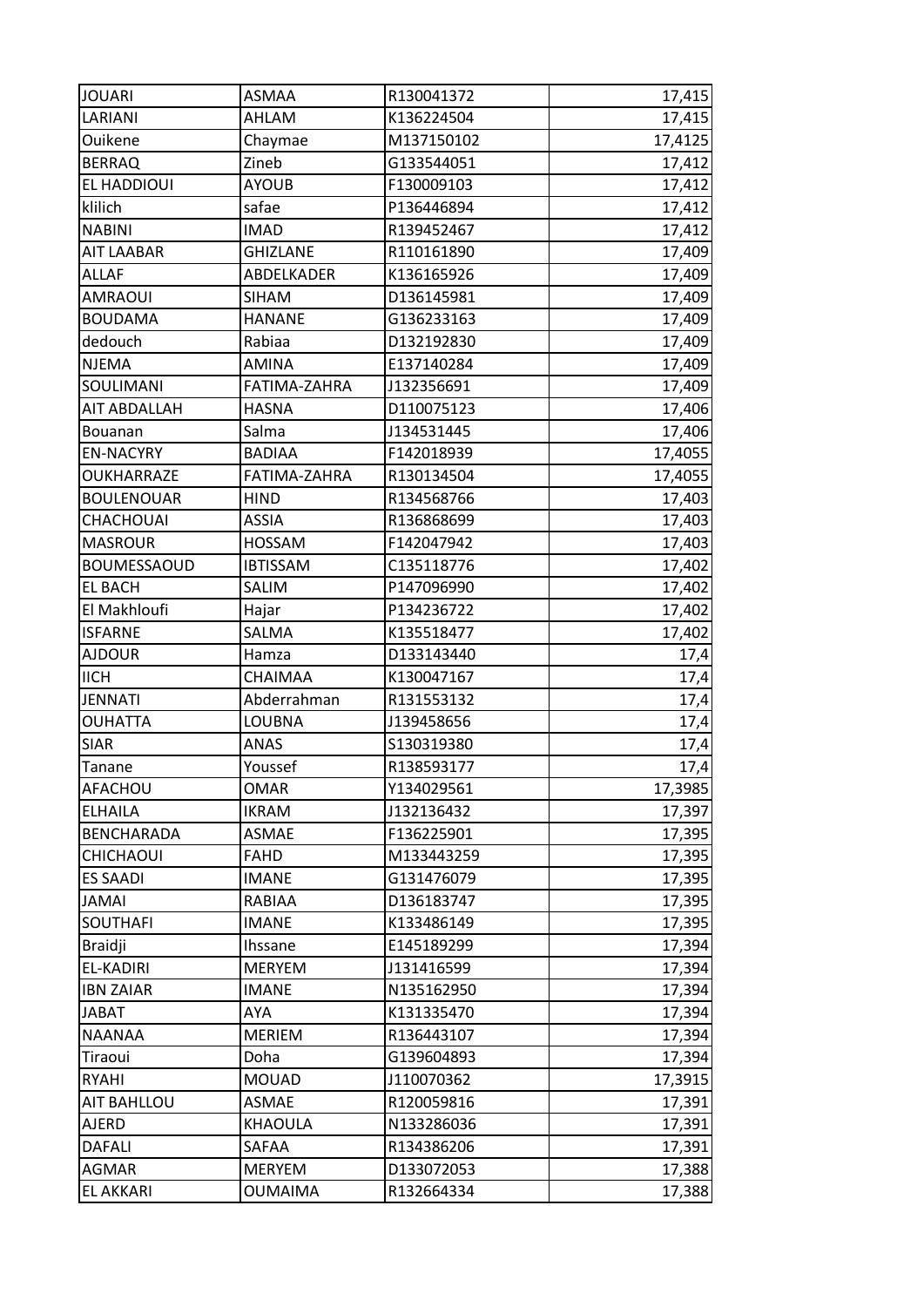| <b>ELHAIMER</b>      | <b>FATH-ALLAH</b>  | F133060023 | 17,388  |
|----------------------|--------------------|------------|---------|
| NOURREDDINE          | <b>INASS</b>       | M133317728 | 17,388  |
| ZYAD                 | ASMAA              | F140001446 | 17,388  |
| <b>AHOUAT</b>        | <b>MERYEM</b>      | J131427209 | 17,385  |
| Boulmane             | Youssef            | G139788749 | 17,385  |
| <b>CHOUHIB</b>       | <b>HAYAT</b>       | R136833723 | 17,385  |
| DARHOU               | Mohammed           | H141061397 | 17,385  |
| <b>ESBAI</b>         | <b>NAIMA</b>       | C130005174 | 17,385  |
| <b>MABROUK</b>       | SALMA              | F145023898 | 17,385  |
| <b>OULED RGUIGUA</b> | AYA                | J132363141 | 17,385  |
| AIT BEN HAMOU        | <b>OMAR</b>        | D134494876 | 17,3845 |
| EL-MAJDOUBI          | <b>MOUAD</b>       | S133279683 | 17,3845 |
| <b>NAOUI</b>         | MANAL              | R130136304 | 17,3845 |
| RERHAYE              | <b>MOHAMED</b>     | R130045099 | 17,3845 |
| YOUSSFI              | <b>HANANE</b>      | J135304937 | 17,3845 |
| <b>Bel Guezzar</b>   | Khaoula            | B130000714 | 17,382  |
| <b>BEN AHMED</b>     | <b>KAOUTHAR</b>    | C134104399 | 17,382  |
| <b>BEN HANNOUNE</b>  | HIBA               | J138403907 | 17,382  |
| <b>BOUTAIBI</b>      | <b>NOUHAILA</b>    | H138117138 | 17,382  |
| OUBOUYAHDA           | YASMINE            | R139613248 | 17,382  |
| QUERQOURI            | SAFAA              | F132265622 | 17,382  |
| <b>RABIH</b>         | Dalila             | R141017026 | 17,382  |
| <b>RAMTAKH</b>       | AYMANE             | R140122246 | 17,382  |
| ZAANANE              | <b>HIBA</b>        | R144062743 | 17,382  |
| CHABBANI             | Elmehdi            | R130147591 | 17,379  |
| <b>NADIR</b>         | <b>NAJWA</b>       | K132153360 | 17,379  |
| <b>TABET</b>         | <b>FATIMA</b>      | R139244444 | 17,379  |
| <b>EL BARAKA</b>     | <b>HICHAM</b>      | S132187554 | 17,3775 |
| <b>HAYOUN</b>        | <b>HAJAR</b>       | P138406869 | 17,3775 |
| AIT ELOUARRATE       | <b>HASNAE</b>      | J136514376 | 17,376  |
| <b>BELGRIRI</b>      | <b>MERIEM</b>      | B130058004 | 17,376  |
| LOURHZAL             | YOUSSEF            | M135365209 | 17,376  |
| <b>AIT ALI</b>       | <b>HAFSSA</b>      | D130236088 | 17,374  |
| <b>ALAM</b>          | <b>ASSIA</b>       | R137324091 | 17,374  |
| ABIDAR               | <b>HASNA</b>       | D137200061 | 17,373  |
| ELAMRAOUI            | <b>HAJAR</b>       | F143124808 | 17,373  |
| <b>HAMDOUN</b>       | zine el aabidine   | F130068676 | 17,373  |
| <b>SAIHI</b>         | <b>HIBA</b>        | J136515921 | 17,373  |
| <b>ES-SABOUR</b>     | <b>MERYAM</b>      | D135762060 | 17,3705 |
| <b>GOUCHE</b>        | <b>ANASS</b>       | C130013283 | 17,3705 |
| <b>ABERKI</b>        | <b>HANANE</b>      | R148017524 | 17,37   |
| ait hmad             | rachida            | G134178968 | 17,37   |
| AMMAMI               | <b>IMANE</b>       | F132263932 | 17,37   |
| EL HAOU              | <b>NOUHAILA</b>    | R130070396 | 17,37   |
| MOTAOUAKIL           | <b>NOUHAILA</b>    | K131438614 | 17,37   |
| <b>NISSABOURI</b>    | <b>MAHA</b>        | L139301080 | 17,37   |
| <b>OUARDI</b>        | MOHAMED            | S139246565 | 17,37   |
| <b>QAOUCHIH</b>      | <b>IKRAM</b>       | K135238080 | 17,37   |
| Ait My Brahim        |                    | D139220722 | 17,367  |
| EL HADDAOUI          | Asma<br>Abdelkarim |            |         |